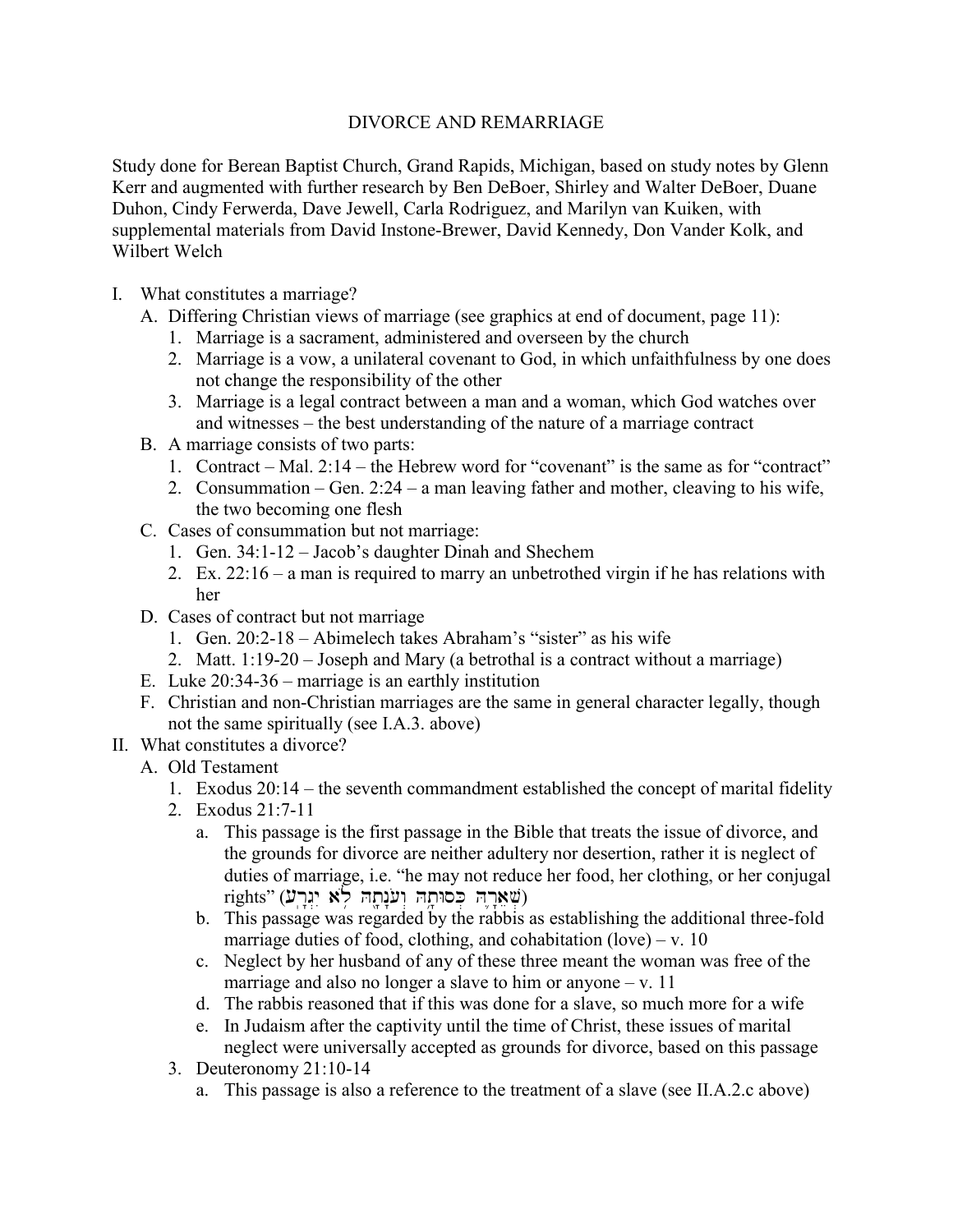- b. The statement "you shall let her go wherever she wishes" (NASV) (וֹשׁלְחתּה לנפּשׁה) in v. 14 is similar to wording in texts on divorce throughout the ancient Near East, allowing freedom to remarry
- 4. Deuteronomy 24:1-4
	- a. This OT passage established the idea of the divorce certificate, which was unique among customs of the ancient near east – "Nowhere outside Judaism is there any reference to a divorce certificate or any other document that would be taken away by every divorced woman." – (Instone-Brewer, *Divorce . . . Bible*, 28)
	- b. Grammar of the passage:
		- (1) The Pharisees interpreted the writing of the bill as a command
		- (2) Jesus interpreted it as permission
		- (3) KJV, Geneva, ASV, Darby, Douay, Luther interpret it as a command (essentially Reformation translations, following the lead of rabbinic commentaries)
		- (4) RSV, NAB, NEB, NASV, NIV, NKJV, JB, Berkeley, Goodspeed, Moffatt interpret vs. 1-3 as the protasis and v. 4 as the apodosis (essentially all modern translations), meaning the description of the conditions is given in vs. 1-3 and then the ruling in v. 4
		- (5) All the verbs after "that she finds no favor in his eyes" in v. 1

(אם־לא תמצא־חן) bear vav-consecutive (are continuous verbal sequences) until the first verb of v.4, thus continuing the "if" condition until v. 4. This seems to imply that the first part of the passage is not stating a command, but rather setting up a scenario without saying whether this is commanded or prohibited action

- c. The meaning of "some indecency" (עֵרְוַת יִדְבָר), in v. 1
	- (1) Shammai interpreted it as adultery
	- (2) Hillel interpreted it as "any matter," and this type of divorce was common in Jesus' day. Especially after the destruction of the Temple, the Shammai school virtually ceased to exist, so Hillel-type divorces were the only ones available in rabbinic circles
	- (3) Adultery was punished by death but this was probably rarely practiced because of the difficulty of proving the matter, so divorce was the punishment instead
	- (4) It could be a term corresponding to "sexual immorality" ( $\pi$ opv $\epsilon \alpha$ ), including but not limited to adultery, or it could be synonymous with adultery
- d. The fact of the irrevocability of the divorce after a second marriage has ensued implies the validity of the second marriage regardless of the reasons for divorce
- e. The concept that the woman was free to remain married to the second husband is a concept different than typical in other ancient cultures, where the first husband, if he wanted the wife back, could force the second husband to divorce her. The divorce certificate in effect guaranteed the woman the right to remarry
- 5. Ezra 10:1-16, Nehemiah 13:23-30
	- a. These passages present some unique interpretive difficulties. The best conclusion seems to be to treat them as a "second exodus" scenario in which the ban on marriage of foreign wives was equated with the ban on making peace or alliances with the Canaanites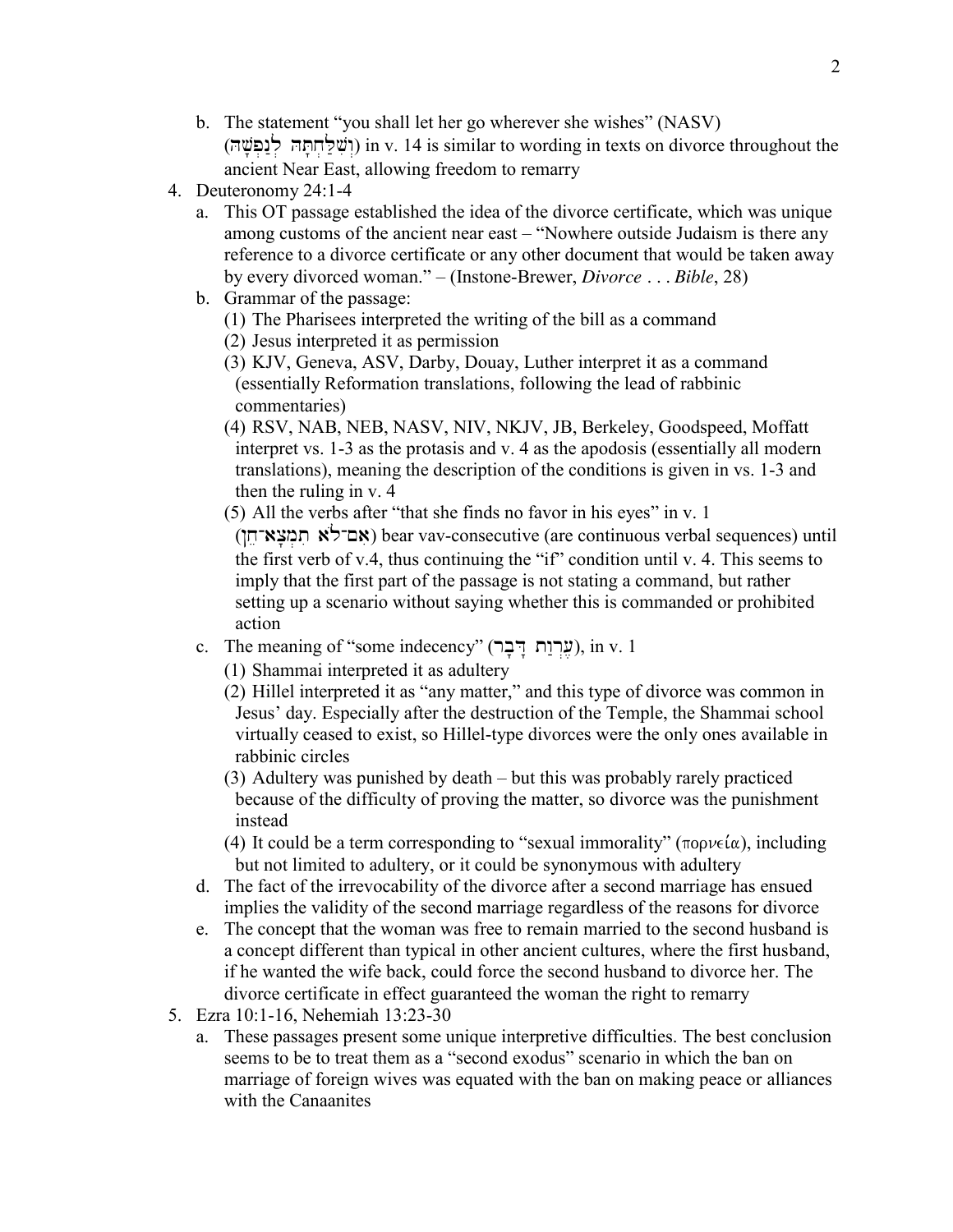- b. The divorces could be considered special cases where the purity and integrity of the returning remnant was considered a higher priority than the issue of the marital contract
- c. Deuteronomy 7 and 20 might have been interpreted in this "second exodus" framework to mean the forbidding of marriages to the "Neo-Canaanites," so that the marriages dealt with by Ezra and Nehemiah would have been not just invalid, but treasonous
- d. "Some have pointed out that Jews also intermarried with foreign women in other communities outside of Judah, for example, at Elephantine in Egypt with the result that other deities besides Yahweh were worshipped and the communities eventually disappeared" – (David Kennedy)
- 6. Hosea 2:2, Jeremiah 3:8
	- a. God divorces his people and gives them a divorce certificate
	- b. Hosea 2:2 is consistent with other ancient Near Eastern expressions to indicate Hosea is divorcing his wife (and in analogy God is divorcing Israel)
	- c. Jeremiah 3:8 states the divorce of Israel
- 7 Isaiah  $50 \cdot 1$ 
	- a. Zion has been divorced from God because of sins, even though there is no divorce certificate that can be produced
	- b. Isaiah 51:3 indicates God will restore Zion
- 8. Malachi 2:14-16
	- a. This passage is linked in time and subject to Ezra 10:1-16 and Nehemiah 13:23- 30
	- b. "In other words they appear to have divorced their first wives in order to marry a foreign wife. It looks like Malachi would not have been so upset if they had married two wives – he appears to have regarded the divorce of their first wife as a second offence." – (David Instone-Brewer e-mail communication)
	- c. The fact that God hates divorce does not mean there are no legitimate divorces. Also, even a legitimate divorce is a painful thing at best, involves human sin and failure, and does not reflect the ideal
- 9. A summary of OT law would view adultery as punishable by death or divorce, and neglect or abandonment punishable by divorce alone, with the result that by NT times all were grounds for divorce due to the difficulty of applying the death penalty
- B. New Testament
	- 1. Cultural background details of Second Temple Judaism
		- a. Exodus 21:7-11 had become a foundational text for establishing material and emotional neglect as biblical grounds for divorce
			- (1) Material neglect, such as failure to provide food and clothing, was carefully defined by the rabbis, even to the point of amounts of food and status of life, and was often grounds for divorce
			- (2) Emotional neglect, while sometimes grounds for divorce, was often more grounds for intervention in the marriage
			- (3) Two different schools of teaching on divorce were found in Judaism, the Shammaite and the Hillelite schools. While they agreed that adultery, desertion, material and emotional neglect were grounds for divorce, the Hillelite school also said a man could divorce his wife for "any reason"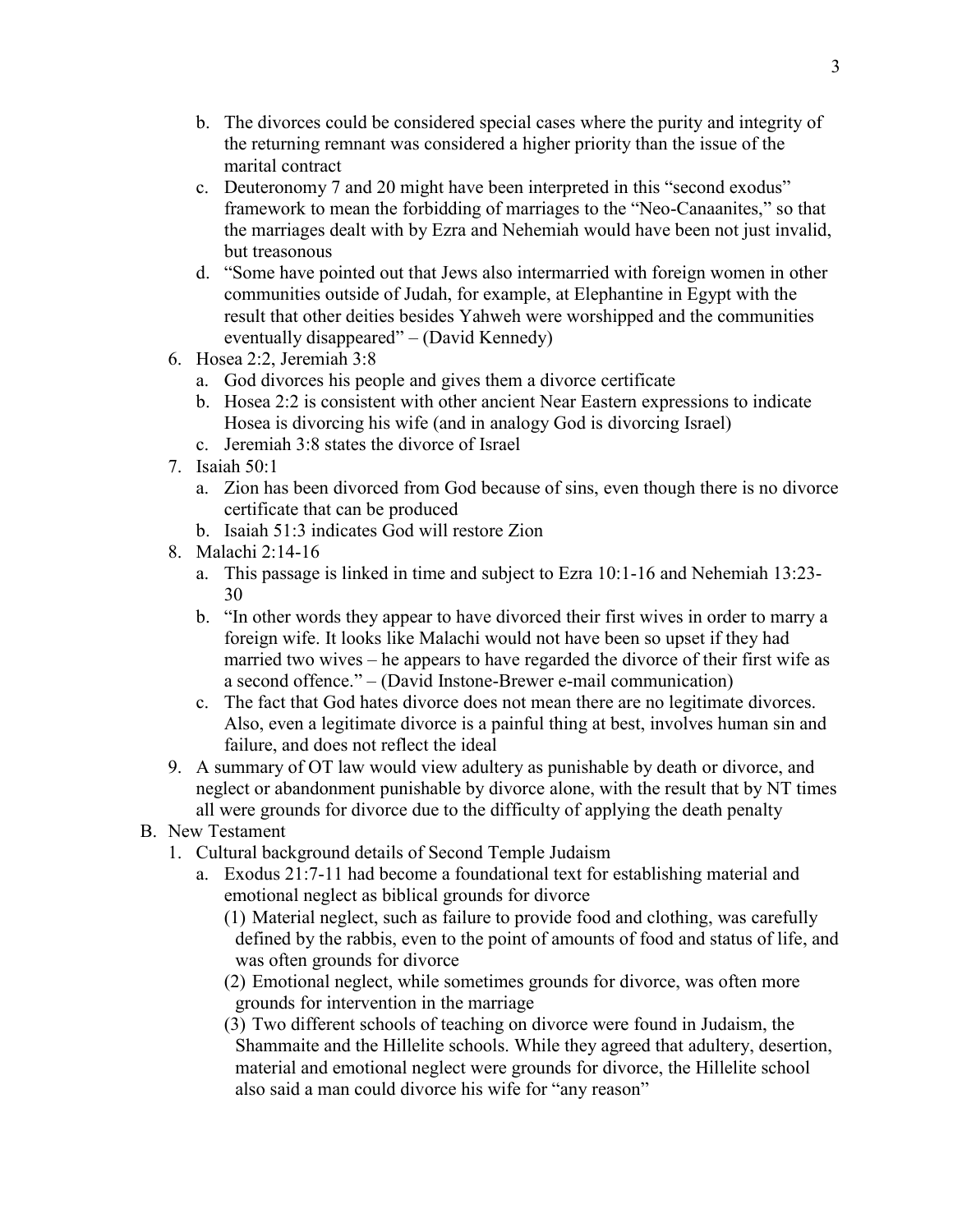- b. The divorce certificate as provided for in Deut. 24:1-4 had become a standard document for a woman to establish her right to remarry after a divorce
- c. The concept that both parties after a divorce were free to remarry was universally accepted in Second Temple Judaism, and even required by Roman law
- 2. Matthew 1:19-20
	- a. Betrothal was a binding relationship, since it was a legal contract ending it typically required a divorce
	- b. The righteous thing in the Jewish mind for a man in that time was to divorce the unfaithful fiancée, not to marry her
- 3. Matthew 5:31-32, Matthew 19:3-9, Mark 10:2-12, Luke 16:18
	- a. Our understanding of these passages and Jesus' teaching in the gospels in general is critical to our understanding of the issues of divorce and remarriage in the New Testament

(1) Some view these as establishing the NT view of divorce and remarriage, and that Jesus was laying aside all rabbinic opinions and all Jewish law with a new standard

(2) Some view these as specifically addressing the two schools of thought among the rabbis and clarifying the interpretation of one OT passage, Deut. 24:1-4

- b. The phrase in Matt. 5:32, "matter of sexual immorality" ( $\lambda$ óyou  $\pi$ ορνείας) is a nearly direct word-for-word translation of the Hebrew phrase from Deut. 24:1 "some indecency" (עֵרְוַת דָּבָר), but the word order is reversed from the original Hebrew and given in the same order as the Shammaite school normally explained it
	- (1) "The Shammaites took the two words to mean 'a matter of indecency,' by which they understood the phrase to mean 'adultery.' In their ruling they quoted the text of Deuteronomy 24:1, but they reversed the order of the two contentious words to emphasize their interpretation, though they also quoted the text in its normal form. In this way they indicated that although they recognized that the text said ערות דבר 'indecency of a matter,' one should read it as hwr[ rbd 'a matter of indecency.'" (Instone-Brewer, *Divorce . . . Bible*, 111)
	- (2) It is not a quote from the Septuagint, which has  $\alpha\gamma\gamma\mu\omega\pi\rho\alpha\gamma\mu\alpha$
	- (3) It is an atypical Greek phrase, also pointing to the fact that it was a direct comment by Jesus about the correct interpretation of Deut. 24:1
	- (4) The fact that Jesus chose the word "sexual immorality" ( $\pi$ opve $(\alpha)$ ) was to deny the teaching by the Hillel school, which said that anything the husband did not like could be a cause for divorce
- c. Christ was not abrogating the law, but rectifying the interpretation of the passage in Deuteronomy 24 – "Jesus' appeal to first principles has the effect of apparently setting one passage of Scripture against another, but this is not in the sense of repudiating one in favor of the other, but of insisting that each is given its proper function" – (R. T. France, *Matthew*, 281)
	- (1) This discussion about divorce was made against the understood but not expressed backdrop of rabbinic understanding of OT law, much like the question of giving in the NT is discussed against the understood but not expressed backdrop of OT tithing.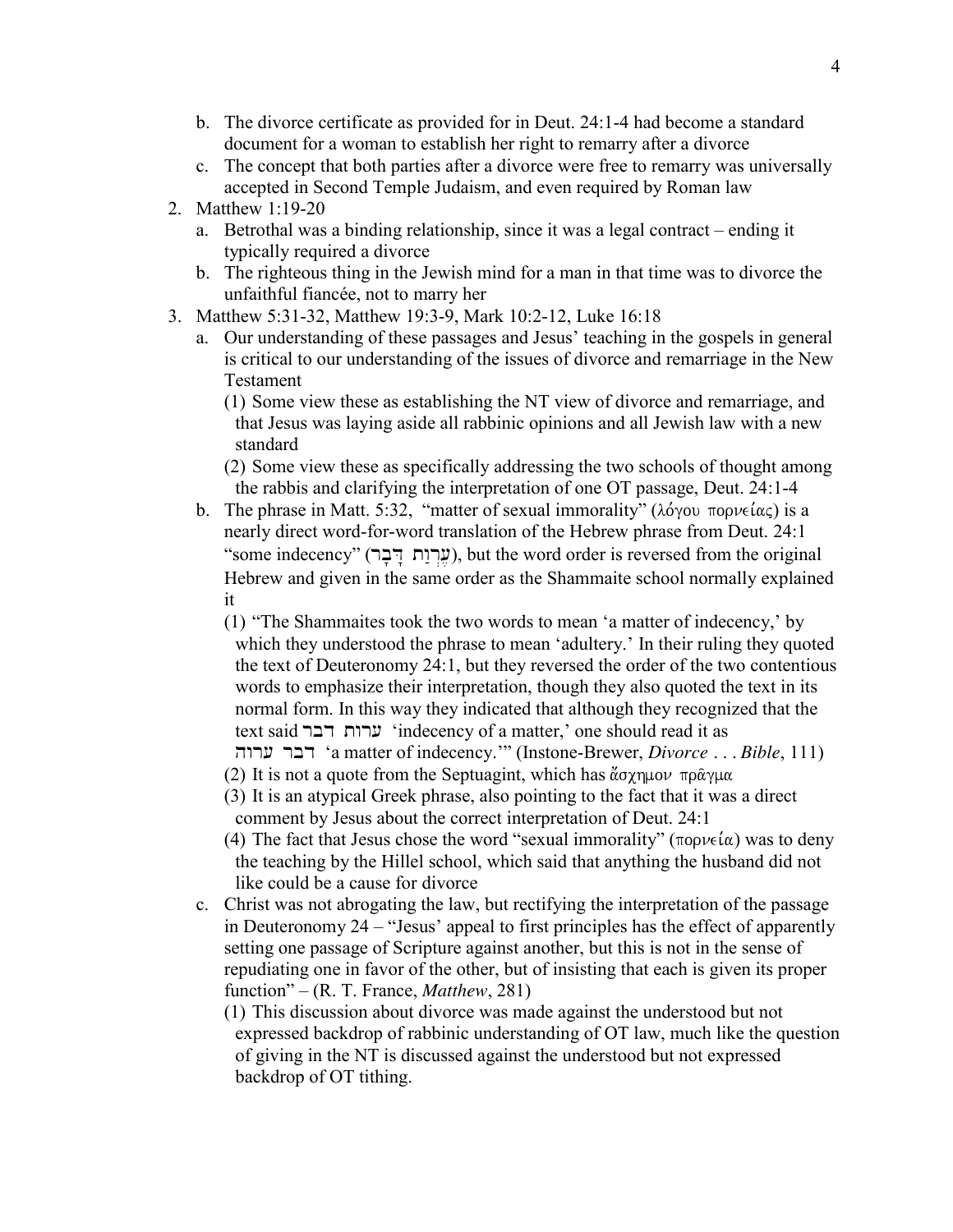- (2) Christ's teaching agreed with the Shammai school of interpretation; that school, like the Hillel school, also viewed abuse and neglect as grounds for divorce based on Ex. 21:7-11. If Jesus had not agreed with abuse and neglect as grounds for divorce, he would undoubtedly have addressed that matter as well
- d. Davies & Allison believe that the question of remarriage after divorce because of adultery is simply not addressed in this passage, "and we cannot wring from the text what it will not give" (W. D. Davies and Dale C. Allison, *Matthew*, 528)
- e. Possible explanations for "commits adultery/causes her to commit adultery":
	- (1) The adultery is because of the second marriage (*makes remarriage a sin*)
	- (2) The adultery is because of the inability of the woman to remarry, causing her to choose prostitution – (*unlikely interpretation, too narrow*)
	- (3) The adultery is because the man divorces his wife for the specific reason of marrying another with whom he is already involved – *(possible)*
	- (4) The adultery is because of the invalid divorce (*most likely, but does not completely explain woman's guilt*)
	- (5) The adultery is because the woman consents to the invalid divorce, or even asks for it – in order to make another person guilty of a certain thing done by a first person, the other person's willing actions must in some way be tied up in the first person's actions – (*this alone says why the woman is guilty of adultery*)
- 4. Romans 7:1-3
	- a. Some say this forbids remarriage after divorce
	- b. Jewish law only gave the man the right to divorce whereas Roman law allowed the marriage to be brought to an end by the free will of either party (Dunn, James D. G., *Romans*, 368)
	- c. This passage apparently was not intended to teach specifics in regard to divorce
	- d. An incidental use of an analogy cannot be used to contradict Christ's teaching on divorce
- 5. 1 Corinthians 7:10-15, 27-28
	- a. Vs. 10, 11 are Paul's statements that were part of Christ's teachings "I command, yet not I, but the Lord"
	- b. Vs. 12-15 are words spoken by apostolic authority but not part of Christ's teaching – "speak I, not the Lord"
	- c. The meaning of "not bound" (ov  $\delta \in \delta$ ov $\lambda \omega \tau \alpha \iota$ ) v. 15: (1) Some say this is freedom from marital responsibilities, separation (2) Others say this is divorce and the right to remarry – best interpretation
	- d. Vs. 27-28 seem to state that remarriage in any case is not a sin
		- (1) The phrase "loosed from a wife" (Λέλυσαι άπὸ γυναικός) could mean "divorced from a wife," "lost your wife," or "unmarried to a wife"
		- (2) The phrase is wide enough in interpretation to apply to any situation of being unmarried, whether widowed, divorced, or never married, and may have been selected for that reason
		- (3) V. 28 says that the "you" of the end of v. 27 (i.e. one unmarried, whether widowed, divorced, or never married) does not sin if he marries or remarries any more than does a virgin woman who has never married
- 6. What about 1 Tim. 3:2, Titus 1:6, "husband of one wife"? (1 Tim. 5:9 widow's list "wife of one husband")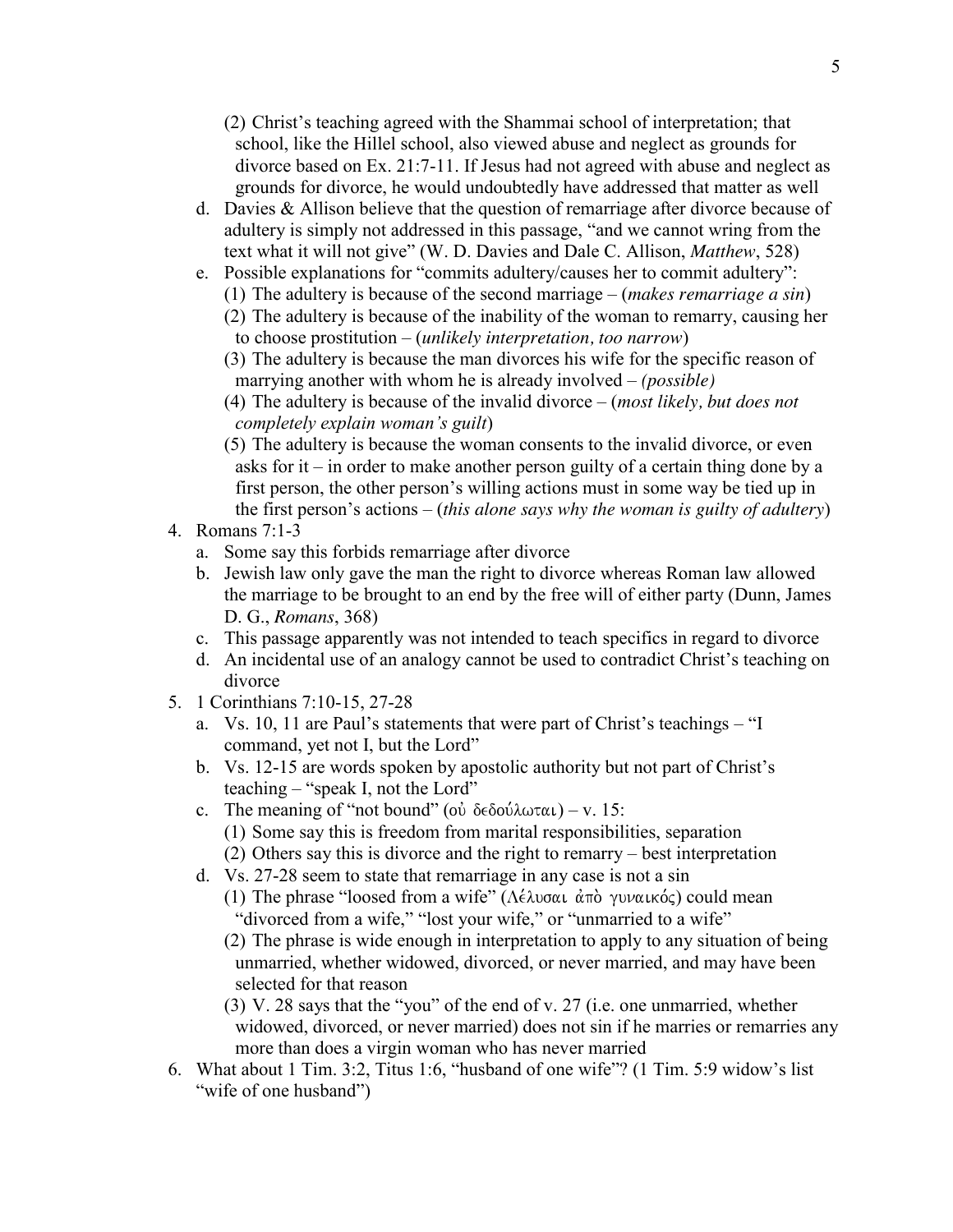- a. Some say this refers to a non-polygamist, a person who would not marry more than one wife
- b. Some say it means a non-divorced person, a person who has never been divorced
- c. Why couldn't it be both?
- d. This passage seems to teach more than simply the physical situation of only having one wife, but rather a matter of attitude and disposition, of being the kind of person who is faithful to one woman
- e. Since blamelessness is the key word in this passage, and recognizing that all people have parts of their past that are not blameless, the issue of being the husband of one wife is a part of being blameless as it relates to forgiveness and established reputation of the person under question

## III. Summary

- A. Possible positions in Christian circles (all of which held by some):
	- 1. Divorce is allowed, but remarriage is not
		- a. Divorce is essentially separation; annulment is used in certain situations
		- b. Marriage in this view is indissoluble except by death
		- c. This is the historic Catholic position which regards marriage as a sacrament
	- 2. Divorce and remarriage are allowed for any good social reason
		- a. This is a humanistic and situational approach
		- b. In this view divorce is a social, not a scriptural problem
		- c. "Divorce and remarriage seem to me to be human and social problems on which the theologian can claim no special expertise. I see nothing in the Christian faith that makes an effective case against divorce as an unfortunate but genuinely human necessity" – (William Hamilton, *Spectrum of Protestant Beliefs,* 63)
	- 3. Divorce and remarriage are allowed for sexual immorality and desertion
		- a. Both actions destroy the marriage bond
		- b. Desertion is only grounds for divorce in the case of a spiritually mixed marriage, because of the hardness of the unregenerate heart
		- c. Desertion might be considered sexual immorality according to Ex. 21:10
	- 4. Divorce and remarriage are allowed for sexual immorality alone
		- a. Some would say it is dangerous to go too far with 1 Corinthians 7:15
		- b. These would say that if the marriage bond is the same for mixed, Christian, and non-Christian marriages, allowing desertion as grounds for divorce is a double standard
	- 5. Divorce and remarriage are allowed for sexual immorality, desertion, physical or emotional abuse, or serious and extreme neglect
		- a. This is the best position, though it is not the historical position of many Christian churches
		- b. This position makes the OT and NT in general compatible
		- c. This represents a biblical restriction on divorce and defense of the abused, and runs counter to the prevailing worldly position during Jesus' and Paul's day
- B. Additional thoughts
	- 1. For proper reasons, as stated in 5 above, divorce is scripturally allowable
	- 2. Divorce is not mandatory in any case; in fact, great effort should be made to preserve marriages, provided there is true repentance and forgiveness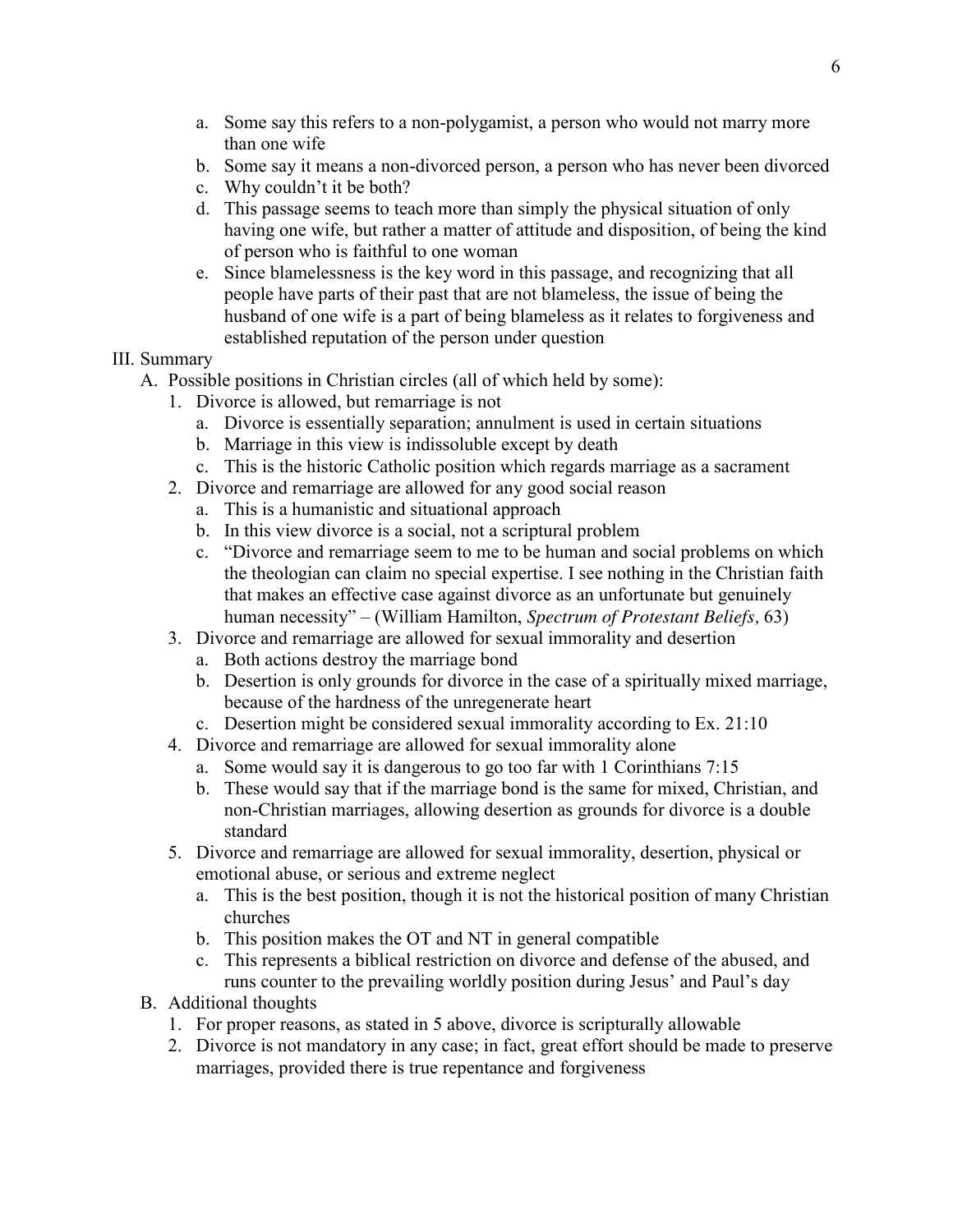- 3. The fact that God divorced Israel and Judah proves that divorce can be carried out in a completely righteous way by one party against the other, as does the issue related to the betrothal of Joseph and Joseph's contemplated divorce of Mary
- 4. A sound view of divorce must be linked with a scriptural view of church discipline
- 5. Divorcing for invalid reasons is a form of unfaithfulness in itself on a par with adultery, and it therefore severs the marriage bond
- 6. Marriages contracted and consummated after invalid divorces are still valid marriages a. This is implied or even directly stated in Deut. 24:2
	- b. Malachi 2:13-16 implies that the one who has wrongfully divorced is not heard by God, but that does not say their marriage is invalid, nor does it say they cannot face up to their sin, confess, and be restored
	- c. Christ's statement to the woman at the well implies that at least four of her other marriages were regarded by God as valid. Christ recognized that the woman at the well had had five husbands, and that the present one was not a husband (John 4:16-18)
	- d. The statements in 1 Cor. 7:27-28 seem clearly to say that marriage or remarriage is not a sinful action, even for the divorced
- 7. The Bible does not seem to address directly the issue of physical abuse in marriage
	- a. Abuse was viewed as grounds for divorce in rabbinic times, the neglect or abuse of "love" or cohabitation or marriage rights specified in Exodus 21:10
	- b. The abused partner has a right to safety, just as Jesus told his disciples to flee persecution in Matt. 10:23
	- c. Abuse could be regarded as similar to siblings fighting, grounds for intervention but not divorce
	- d. Abuse could be a rejection of the other person, a "desertion," so to speak, and therefore grounds for divorce
- 8. Hardness of the heart Matt. 19:8, Mark 10:5
	- a. This may possibly be regarded as the ultimate cause for all divorce, though in itself not the charge
	- b. The matter of the hardness of the heart is a matter that must be weighed as to its contribution to the other more overt factors of unfaithfulness or desertion or neglect
	- c. Hardness of heart may relate to the abuse factor, not grounds in itself, but it is a serious factor that must be weighed for its impact on the other critical overt factors
- 9. Innocence or guilt of each party
	- a. This whole question is often one of relative innocence or guilt, since many situations approaching divorce involve serious or significant failure by both parties
	- b. Though all sin is bad, the consequences of all sins are not the same; some sins sever the marriage bond, and some do not
	- c. In judging cases where divorce might be warranted, sometimes the amount and severity of certain offences is critical, and sometimes the type of offence itself is critical to judgment concerning the permissibility of divorce
- 10. Remarriage issues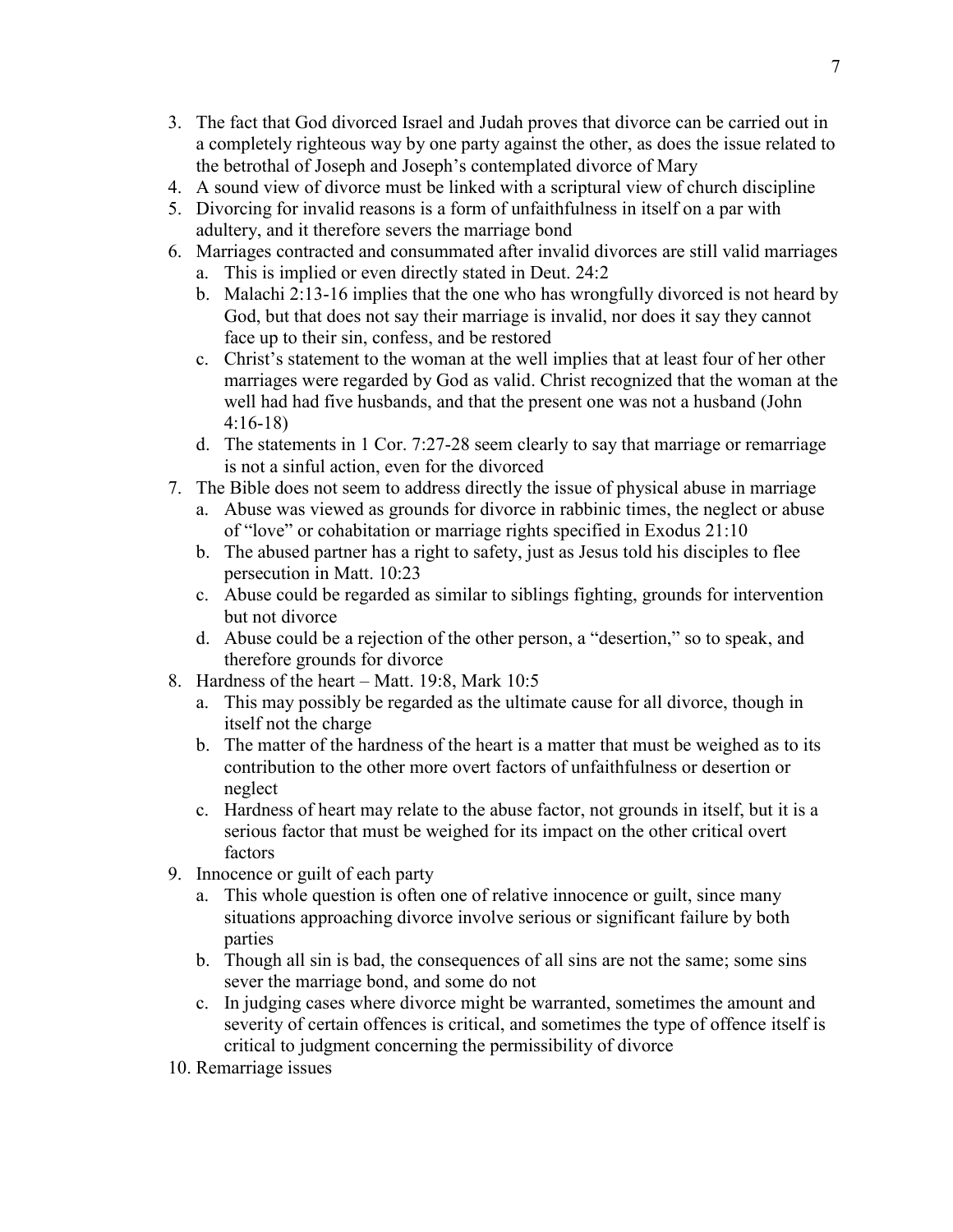- a. The relative silence of Scripture on the issue of the freedom of the offender to remarry can be explained against the backdrop of Jewish culture
- b. "Jesus was silent about allowing remarriage after a valid divorce, which was universally accepted by all his hearers" (Instone-Brewer, *Divorce and Remarriage in the Bible,* 286)
- c. Without a direct statement in Scripture that the offending party is not free to remarry we have no grounds to extrapolate such a prohibition, especially since we have a direct statement in Deut. 24:2 that allows that freedom
- d. The statements in 1 Cor. 7:27-28 seem clearly to say that marriage or remarriage is not a sinful action, even for the divorced
- e. Numerous passages in the New Testament teach the importance of marriage, and admonish us not to forbid marriage (1 Cor. 7:1-2, 1 Tim 4:1-3, Heb. 13:4)
- f. If the marriage bond has been broken, then neither the innocent party or the guilty party is married to anyone else. If the innocent remarries, the guilty is not still married to that one
- g. To deny divorce and remarriage to the guilty party implies that God cannot or will not forgive the guilty party of the sin that caused the divorce and the act of divorce itself, i.e. it implies a wrong divorce is the "unpardonable sin"
- h. Where does repentance or the absence of it fit into the remarriage picture? (1) Without repentance, forgiveness, and restoration where possible, the subsequent marriage cannot have God as its partner
	- (2) Admitting a member into the church who is unrepentant or even indifferent about a past divorce is unwise
	- (3) The question of whether the guilty partner remains an adulterer forever must be answered by the nature of confession and forgiveness – a person is an adulterer (or any other sinful person) until they confess and forsake the sin, and make restitution as far as possible
- i. "A wrongfully obtained divorce, although legal and binding, should be recognized as sin, and like any other sin it should be confessed, repented of, the offended parties approached if possible, and forgiveness sought and restitution made to the degree possible. But don't break up one's present remarriage. When God forgives us we begin a new day of life and liberty in the Lord" – (Wilbert Welch)

## Conclusion:

- A. The teaching of the Bible on divorce is essentially consistent throughout both testaments
- B. Marriage is a legal contract between a man and a woman entailing vows of obligation, basic obligations each party has to the other:
	- 1. Sexual faithfulness
	- 2. Love and personal care
	- 3. Material provisions
- C. Divorce is allowable but not required for the following reasons:
	- 1. Sexual immorality
	- 2. Desertion
	- 3. Abuse
	- 4. Serious or extreme neglect
- D. Biblically, there is no such thing as a "no-fault" divorce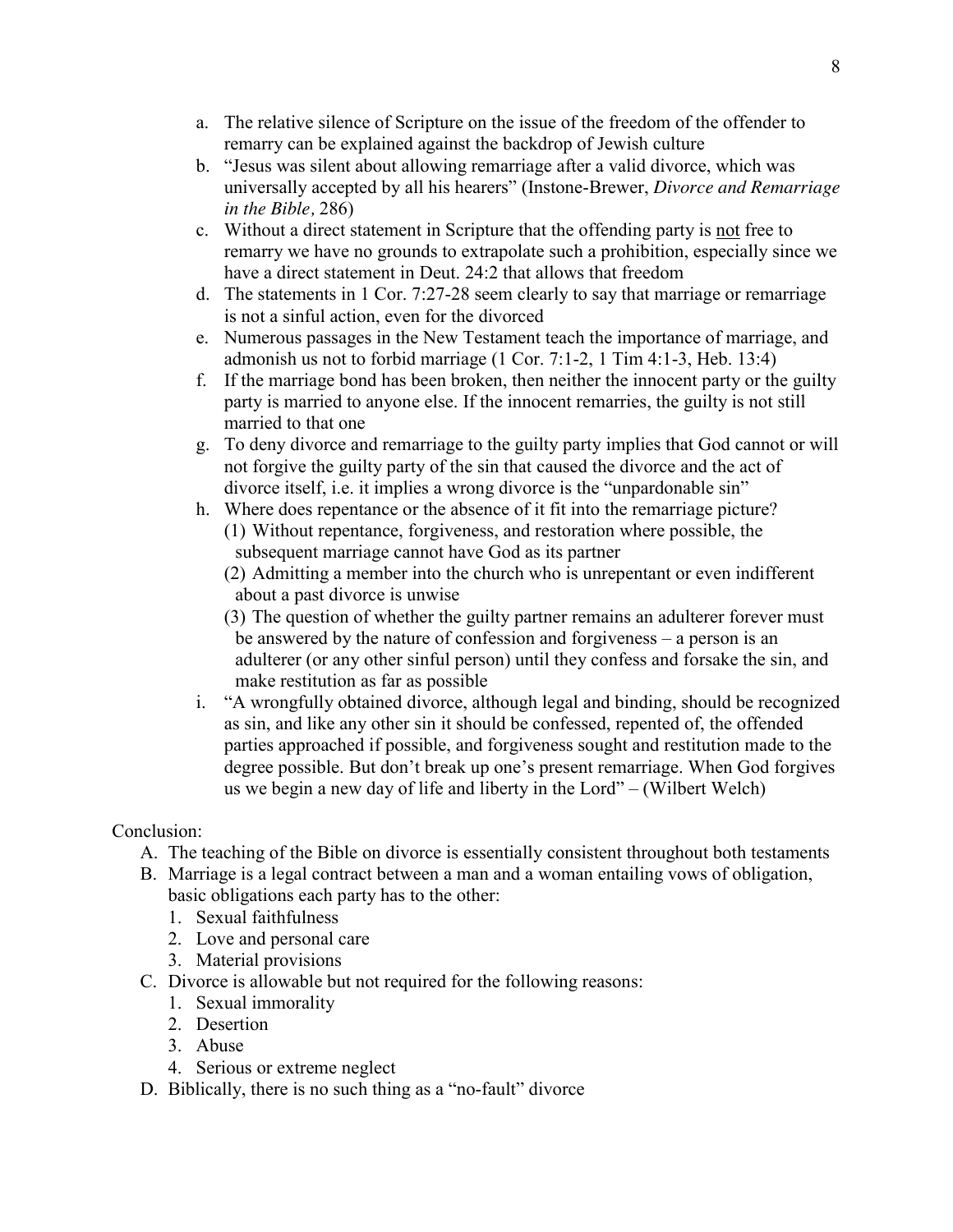- 1. The purpose of divorce seems to be threefold:
	- a. to identify the cause of and party responsible for the breakup of the marriage
	- b. to rescue the innocent party from blame for the breakup and from further harm
	- c. to free the innocent party from the obligations to the offending party
- 2. The church has the obligation to protect the oppressed and call the oppressor to repentance and restoration, i.e. to judge between parties in a divorce
- 3. Divorce, if for valid biblically-based reasons, must be regarded as a biblical solution to dealing with certain marital problems and not as a concession to secular or worldly practices
- E. After a divorce, all parties, whether at fault or not, have a biblical and legal right to remarry, and all have an obligation to repent before God and seek restitution for whatever wrongs they have committed against their former marriage partner
	- 1. If marriage is a legal contract, then a divorce is a legal severing of that contract, and the question of remarriage then becomes not a legal question of right to remarry, but a moral question of the suitability of each party as a prospective partner in a future marriage contract
	- 2. The church should advise and direct people wishing to marry or remarry where divorce is involved, should help willing parties make good choices, and should investigate past circumstances to the best of its ability within the limits of prudence and discretion, not ignoring known sin when such matters come to its attention nor stirring up irresolvable problems with third parties
	- 3. Repentance and restoration of a person who was the cause of a divorce does not mean that he or she can or should return to their previous spouse if another marriage contract has been entered into by either party; restoration will include faithfully honoring one's existing marriage contract and making restitution to the previous partner in whatever manner that can be negotiated

"It seems that many of our congregations see divorce as a matter of uncleanness rather than a matter of sin: we neither call the guilty to account for sin nor defend the oppressed, but we lump them together into a category called 'unclean' that we do not wish to touch, lest it contaminate us. In so doing, we show compassion on neither party. And by judging all divorced people as if they had chosen their situation, we do not reflect the justice of the God who defends the oppressed, the God who stands up for the widows bereaved by their spouses' death—and those of the divorced who have been bereaved by their spouses' betrayal." (Craig S. Keener, *And Marries Another: Divorce and Remarriage in the Teaching of the New Testament*, Peabody, Mass.: Hendrickson, 1991, p. 4.)

## BIBLIOGRAPHY

Allison, Dale C.; Davies, W. D. 1988. *A critical and exegetical commentary on the Gospel according to Saint Matthew*. Edinburgh: T. & T. Clark.

- Barrett, C. K. 1978. *The Gospel according to St. John: an introduction with commentary and notes on the Greek text*. Philadelphia: Westminster Press.
- Best, Ernest 1972. *A commentary on the First and Second Epistles to the Thessalonians*. New York, Harper & Row.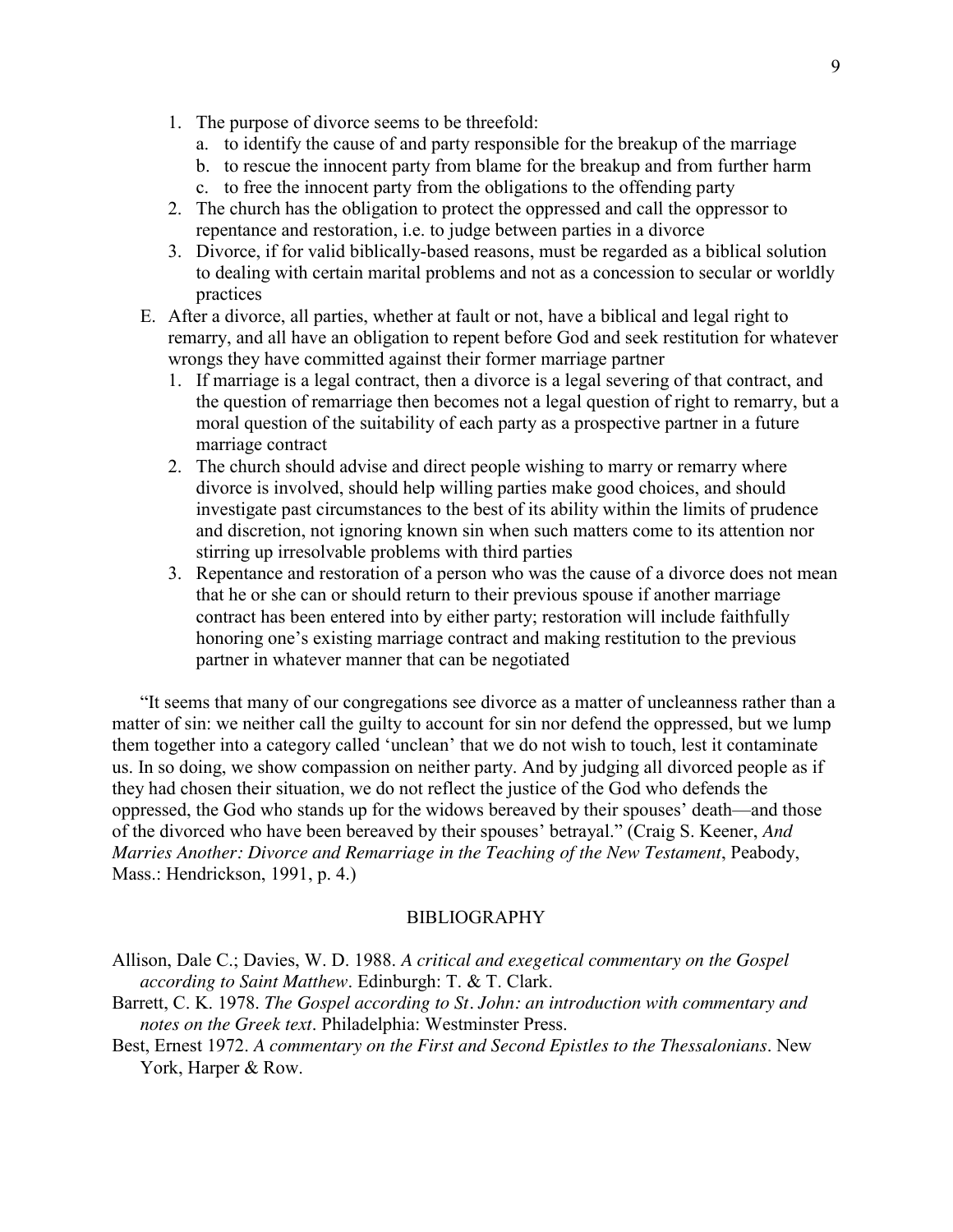- Broadus, John Albert 1886. *Commentary on the gospel of Matthew*. Valley Forge, Pa.: American Baptist Publication Society.
- Bruce, F. F. 1982. *1 & 2 Thessalonians*. Waco, Tex.: Word Books.
- Bruce, F. F. 1983. *The Gospel of John*. Grand Rapids, Mich.: Eerdmans Pub. Co.
- Carson, D. A. 1995. *Matthew.* Grand Rapids, Mich.: Zondervan.
- Charles R. H. 1921. *The teaching of the New Testament on divorce*. London, Williams & Norgate.
- Conzelmann, Hans; Dibelius, Martin 1972. *The Pastoral epistles*. Philadelphia, Fortress Press.
- Cranfield, C. E. B. 1985. *Romans: a shorter commentary*. Grand Rapids: William B. Eerdmans.
- Dunn, James D. G. 1988. *Romans*. Dallas, Tex.: Word Books.
- Fee, Gordon D.; Gasque, W. Ward 1984. *1 and 2 Timothy, Titus*. San Francisco: Harper & Row.
- France, R. T. 1985. *The Gospel according to Matthew: an introduction and commentary.* Grand Rapids, Mich.: Eerdmans.
- Gundry, Robert Horton 1982. *Matthew: a commentary on his literary and theological art.* Grand Rapids, Mich.: W.B. Eerdmans Pub. Co.
- Hamilton, William 1968. "Divorce and Remarriage." *Spectrum of Protestant Beliefs,* ed. Robert Campbell*.* Milwaukee, Wis.: Bruce Publishing Co.
- Harrington, Daniel J. 1991. *The Gospel of Matthew*. Collegeville, Minn.: Liturgical Press.
- Héring, Jean 1962. *The First Epistle of Saint Paul to the Corinthians*. London, Epworth.
- Hill, David 1972. *The Gospel of Matthew*. London: Oliphants.
- Instone-Brewer, David 2002. *Divorce and remarriage in the Bible: the social and literary context*. Grand Rapids, Mich.: W.B. Eerdmans.
- Instone-Brewer, David 2003. *Divorce and Remarriage in the Church : biblical solutions for pastoral realities.* Downers Grove, Ill.: InterVarsity Press.
- Keener, Craig S. 1991. *And marries another: divorce and remarriage in the teaching of the New Testament*. Peabody, Mass.: Hendrickson.
- Keener, Craig S. 1999. *A Commentary on the Gospel of Matthew*. Grand Rapids, Mich.: W.B. Eerdmans Pub.
- Kelly, J. N. D. 1963. *A commentary on the pastoral epistles; I Timothy, II Timothy, Titus*. New York, Harper & Row 1963; London, A. & C. Black.
- Marshall, I. Howard 1983. *1 and 2 Thessalonians: based on the Revised Standard version*. Grand Rapids, Mich.: Eerdmans.
- Moo, Douglas J. 1996. *The Epistle to the Romans*. Grand Rapids, Mich.: W.B. Eerdmans.
- Morris, Leon 1971. *The Gospel according to John; the English text with introduction, exposition and notes*. Grand Rapids, Eerdmans.
- Mounce, Robert H. 1991. *Matthew*. Peabody, Mass.: Hendrickson Publishers.
- [Murray, John 1953.](http://alex.calvin.edu/uhtbin/cgisirsi/u9hpYnJUkv/SIRSI/12490081/18/X100/XAUTHOR/Murray,+John,+1898-1975.) *Divorce*. Philadelphia, Presbyterian and Reformed.
- Norbie, Donald L. 1958. *Divorce and the Bible*. New York: Loizeaux.
- Plummer, Alfred; Robertson, Archibald 1911. *A critical and exegetical commentary on the First epistle of St. Paul to the Corinthians*. New York, C. Scribner's Sons.
- Quinn, Jerome D. 1990 *The letter to Titus: a new translation with notes and commentary and an introduction to Titus, I and II Timothy, the Pastoral Epistles*. New York: Doubleday.
- Smith, Robert H. 1989. *Matthew*. Minneapolis, Minn.: Augsburg Pub. House.
- Wanamaker, Charles A. 1990. *The Epistles to the Thessalonians: a commentary on the Greek text.* Grand Rapids, Mich.: W.B. Eerdmans.
- Ziesler, J. A. 1989. *Paul's letter to the Romans*. London: SMC Press.